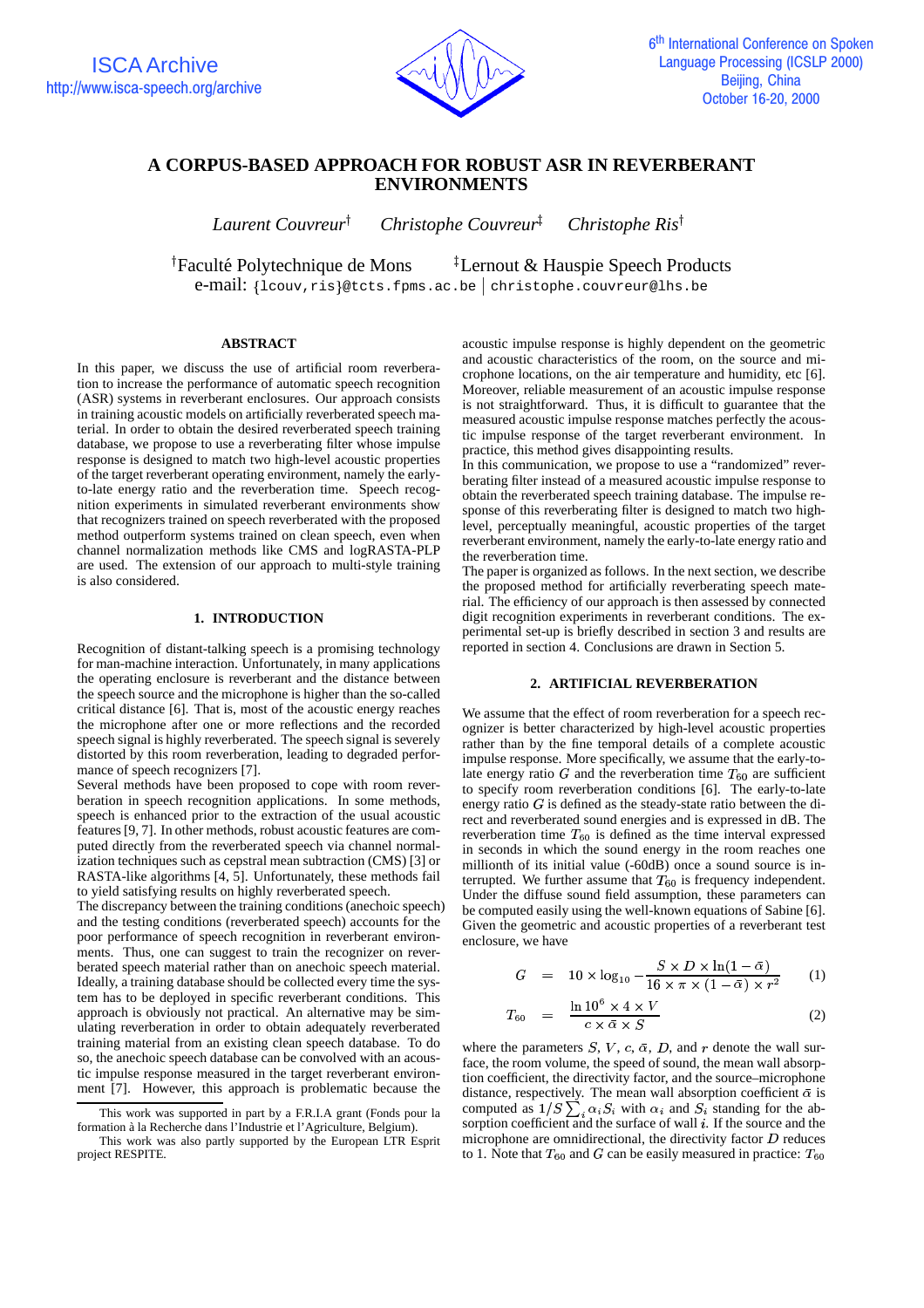can be obtained by applying the interrupted noise method [12],  $\bar{\alpha}$ can be derived from  $V$  and  $S$  via (2), and  $G$  can be estimated via (1) if the source–microphone distance  $r$  is known.

For our application, a clean database has to be artificially reverberated by computer means. Artificial reverberation can be rendered by convolving clean speech with a finite-impulse-response (FIR) filter. We propose to design the filter to match some desired room reverberation conditions represented by the high-level parameters  $G$  and  $T_{60}$ . That is, the filter order and the tap amplitudes must be chosen to match the  $G$  and  $T_{60}$  parameters. Such a reverberating filter can be obtained simply by modulating the envelope of a random sequence with a decreasing exponential function as follows [8, 2]:

- 1. Generate a Gaussian white noise random sequence  $h_1[n]$ ,  $0 \le n \le L$ , where the sequence length L is set equal to the integer part of  $T_{60} \times F_s$ , with  $F_s$  denoting the sampling frequency;
- 2. Decimate the sequence keeping only the taps with the highest amplitudes,

$$
h_2[n] = \begin{cases} h_1[n] & \text{if } h_1[n] > \lambda, \\ 0 & \text{otherwise} \end{cases} \tag{3}
$$

for some threshold  $\lambda$ :

3. Modulate the sequence with a decaying exponential,

$$
h_3[n] = h_2[n] \times \sqrt{e^{-kn}} \tag{4}
$$

where the damping constant  $k$  is related to the reverberation time  $T_{60}$  by the relation:  $k = \ln 10^6 / (T_{60} \times F_s);$ 

4. Scale the direct and early component taps to match the desired early-to-late energy ratio  $G$  given some separation time  $\tau$  between early and late acoustic energies,

$$
h[n] = \begin{cases} \sqrt{\gamma} \times h_3[n] & \text{if } n \le \tau, \\ h_3[n] & \text{otherwise} \end{cases}
$$
 (5)

with the scaling factor  $\gamma$  computed as

$$
\gamma = 10^{G/10} \times \sum_{n > \tau} h_3^2[n] / \sum_{n \le \tau} h_3^2[n] \tag{6}
$$

In practice, the impulse response  $h[n]$  is recomputed several times during the reverberation process of a clean speech database. This randomization serves to model the effects of possible source and microphone movements, temperature and humidity changes, etc, within the target reverberant environment.

## **3. EXPERIMENTAL SET-UP**

To assess the performance of our approach, connected digit recognition experiments are performed in simulated reverberant environments. In this section, we briefly describe the experimental framework used to perform these speech recognition experiments.

### **3.1. Speech Material and Recognizer Description**

Speech material used in this work comes from the TIDIGITS database [11] and consists of 12548 sequences of digits, pronounced by 164 speakers (56 men / 57 women / 25 boys / 26 girls). This speech corpus is divided into a training set (12048 utterances) and a test set (500 utterances). Recognition experiments are performed with a hybrid system based on the hidden Markov model / multilayer perceptron (HMM/MLP) paradigm. That is, a MLP is used for the so-called "acoustic modeling" stage, i.e.

Table 1: Various reverberant conditions (the  $T_{60}$  column gives the corresponding reverberation times computed with Sabine's formula  $(2)$ ).

| Reverberation  | <b>Absorption Coefficient</b> |               | $T_{60}$ [s] |
|----------------|-------------------------------|---------------|--------------|
|                | Walls                         | Floor/Ceiling |              |
| R1             | 0.4                           | 0.6           | 0.443        |
| R <sub>2</sub> | 0.4                           | 0.4           | 0.542        |
| R <sub>3</sub> | 0.3                           | 0.5           | 0.557        |
| R <sub>4</sub> | 0.3                           | 0.3           | 0.722        |
| R5             | 0.2                           | 0.4           | 0.751        |
| R6             | 0.2                           | 0.2           | 1.084        |
| R7             | 0.1                           | 0.3           | 1.147        |
| R8             | 0.1                           | 0.1           | 2.167        |



Figure 1: Word error rate as a function of wall absorption coefficients (see Table 1) and source–microphone distance.



Figure 2: (a) Waveform, (b) spectrogram and (c) MFCC's of clean speech utterance "3201"; (d) waveform, (e) spectrogram and (f) MFCC's of the corresponding reverberated speech utterance.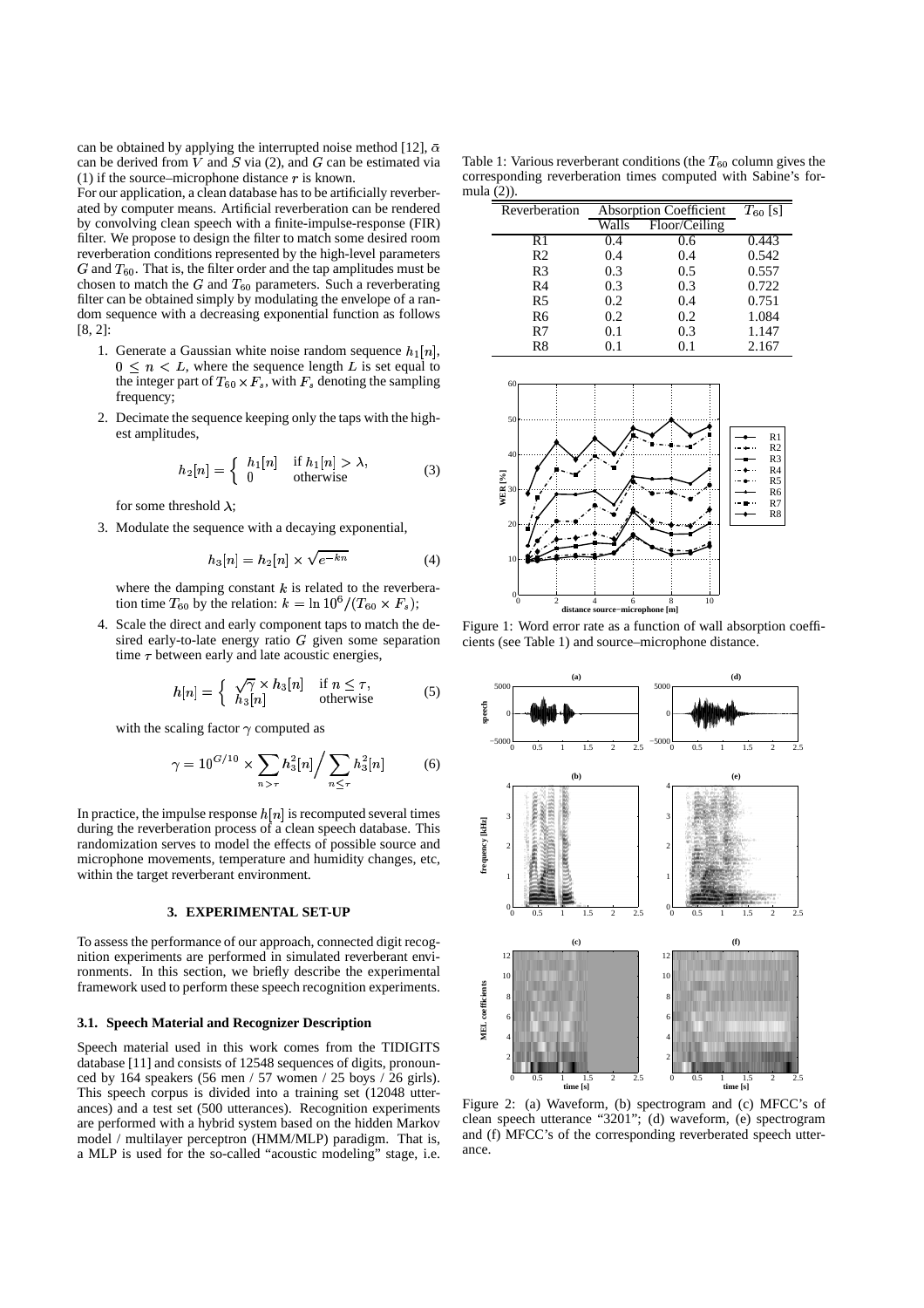Table 2: Performance for anechoic speech of baseline recognizers with various front-ends.

| Front-end    | WER [%] | SUB/DEL/INS [%] |
|--------------|---------|-----------------|
| MFCC         |         | 0.7/1.8/2.2     |
| MFCC-CMS     | 4.9     | 0.9/1.8/2.2     |
| logRASTA-PLP | 5.2     | 1.3/1.7/2.2     |

phone probabilities are estimated by the MLP. The recognizer is fed by a front-end producing 12 acoustic coefficients computed over a 25ms analysis window every 12.5ms. Various front-ends are used in this work: Mel-warped frequency cepstral coefficients (MFCC) without cepstral mean subtraction (CMS), MFCC with CMS, and logRASTA-PLP coefficients. Speech decoding is done by Viterbi search, restricted by a wordpair grammar. The complete system is developed with the STRUT toolkit [10].

## **3.2. Room Acoustic Simulation**

For simplicity, our approach is tested in a simulated reverberant environment. An acoustic impulse response can be precisely and efficiently computed by the Image Method [1] for every source– microphone location within a rectangular room whose wall absorption coefficients are known and assumed to be frequency independent and constant over each wall surface. The impulse response can then be convolved with the speech utterances of the test set to provide the reverberated speech material used for the recognition experiments. Several impulse responses are used during the room simulation process so as to take into account possible movements of the speech source (the speaker's mouth) around a reference position.

We want to stress that this room acoustic simulation method is based on a low-level *physical* model of reverberation that requires complete knowledge of the room geometry and of its acoustic characteristics, whereas the artificial reverberation method proposed in Section 2 is based on a high-level *perceptual* model of the reverberation that requires only the two general parameters  $G$ and  $T_{60}$ .

## **4. EXPERIMENTAL RESULTS**

#### **4.1. Baseline System**

First, we trained acoustic models on the clean training set for the three front-ends MFCC, MFCC-CMS and logRASTA-PLP. We then used the resulting MLP's to recognize the clean test set. Table 2 gives the results of these baseline systems in terms of the word error rate (WER)  $[\%]$ , i.e. the sum of the substitution error rate (SUB)  $[\%]$ , the deletion error rate (DEL)  $[\%]$  and the insertion error rate (INS)  $[\%]$ . As expected, all these baseline recognizers achieve satisfying results on recognizing anechoic speech. Figure 1 shows the WER's of the MFCC baseline recognizer as a function of the source–microphone distance within a 12m long  $\times$  8m wide  $\times$  6m high test room and for various realistic wall absorption coefficients (see Table 1). The impact of room reverberation on speech recognition can be clearly observed when the test environment (simulated by the method of Section 3.2) becomes more and more reverberant. Figure 2 gives an example of a clean speech utterance and its reverberated version for reverberant conditions  $R_7$  (see Table 1), and the source and the microphone located respectively at point (3m, 4m, 2m) and at point (9m, 4m, 2m), given an origin at one lower corner of the room. This figure also shows the smearing effect of room reverberation on the speech spectrogram and the severe distortion of the corresponding MFCC's. Similar plots can be obtained for the two other front-ends. This explains why the performances of the

baseline recognizers degrade severely when the test set becomes reverberant.

## **4.2. Artificially Reverberated System**

Next, we trained acoustic models on artificially reverberated speech material. The reverberated training set was obtained by applying the method described in Section 2. The reverberating filter parameters were computed according to  $(1)$ – $(2)$  to match the same simulated reverberant test environment as that of Figure 2:  $G = -12.22$ dB and  $T_{60} = 1.14$ s. Table 3 compares the performance of recognizers trained either with the clean training set or with the artificially reverberated training set, and tested on speech reverberated using the room simulation of Section 3.2. We observe that usual channel normalization techniques like CMS or RASTA are inefficient for highly reverberated speech. The reason why these frame-based front-ends do not perform well in handling severe reverberation, is that the duration of the acoustic impulse response is higher than the analysis window length (25ms). Therefore, the reverberation effect can not be approximated by multiplicative noise in the frequency domain within each analysis window. Table 3 also shows that recognizers trained on reverberated speech outperform the other systems. The MFCC recognizer trained with speech reverberated by the proposed "random reverberator" filter can even do better than the MFCC recognizer trained with speech reverberated by the "true" acoustic impulse response corresponding to the reverberant test environment. This can be explained by recalling that several acoustic impulse responses are used to simulate the reverberant test set in order to model small movements of the speaker's head whereas a fixed impulse response is used for the "true impulse response" training set. It leads to over-specific adaptation of the recognizer to the "true" impulse response in the latter case.

The numerous INS errors can be reduced by introducing a *wordentrance-penalty* (WEP) in the Viterbi decoding algorithm [10]. This parameter is tuned to balance DEL and INS errors. Tuning the WEP brings some improvement but the systems trained on reverberated speech still yield the best results (see Table 3). Note that tuning of the WEP is performed on the test set, which provides a lower bound on achievable performance.

In real situation, the room description will usually not be available and the parameters  $G$  and  $T_{60}$  will have to be measured experimentally. Using the interrupted noise method [12] and (1)–(2) with our simulated reverberant test room, we found  $T_{60} = 1.09$ s and  $G = -11.98$ dB, which shows that G and  $T_{60}$  can be reliably estimated ( $\Delta G = 2.0\%$  and  $\Delta T_{60} = -4.4\%$ ) if they can not be computed from a description of the room. Besides, previous experiments have shown that reasonable deviations of the parameters with respect to the ideal ones can be tolerated [2].

### **4.3. Multi-Style Training System**

Different approaches may be considered to extend our method to practical applications. Though training a recognizer for every reverberant environment is conceivable, this approach remains time-consuming. The last remark of the previous section suggests rather to build a library of recognizers for various reverberant conditions. The recognizer "closest" to the operating reverberant conditions is then picked out of the library. Alternatively, one can propose a *multi-style* training approach: one recognizer is trained on a database including different levels of reverberation, and is used as a universal recognizer for every reverberant environment. Table 4 reports cross-performance of MFCC recognizers trained on different reverberant environments. Four environments were considered: CLEAN (no reverb), LOW  $(G = -7.89$ dB and  $T_{60} = 0.25$ s), MEDIUM ( $G = -10.08$ dB and  $T_{60} = 0.68$ s) and HIGH  $(G = -12.22 \text{dB}$  and  $T_{60} = 1.14 \text{s}$ ). They served to